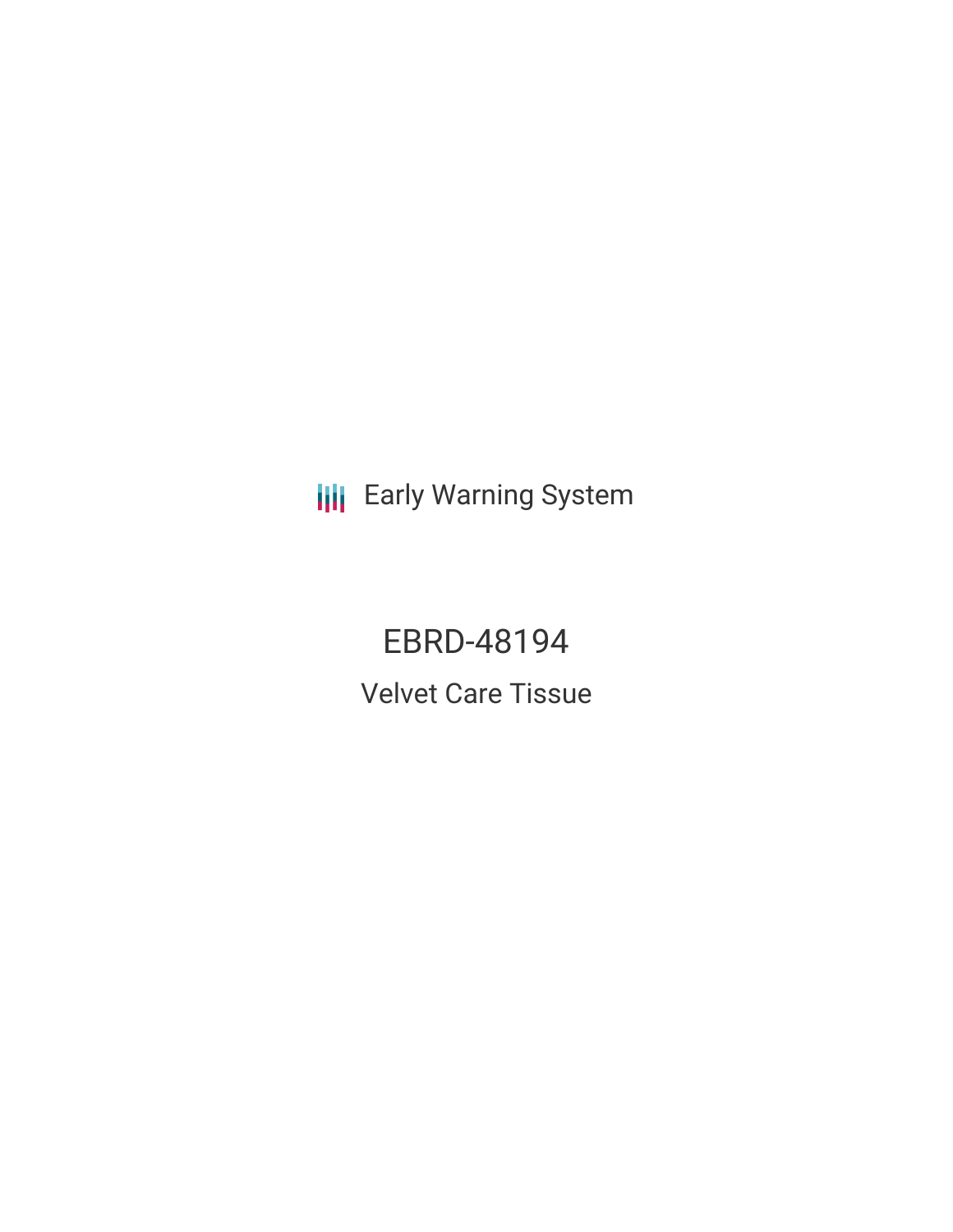

# **Quick Facts**

| <b>Countries</b>               | Poland                                                  |
|--------------------------------|---------------------------------------------------------|
| <b>Financial Institutions</b>  | European Bank for Reconstruction and Development (EBRD) |
| <b>Status</b>                  | Approved                                                |
| <b>Bank Risk Rating</b>        | B                                                       |
| <b>Voting Date</b>             | 2016-05-25                                              |
| <b>Borrower</b>                | VELVET CARE SP.Z.O.O.                                   |
| <b>Sectors</b>                 | Industry and Trade                                      |
| <b>Investment Amount (USD)</b> | \$22.30 million                                         |
| <b>Project Cost (USD)</b>      | $$49.19$ million                                        |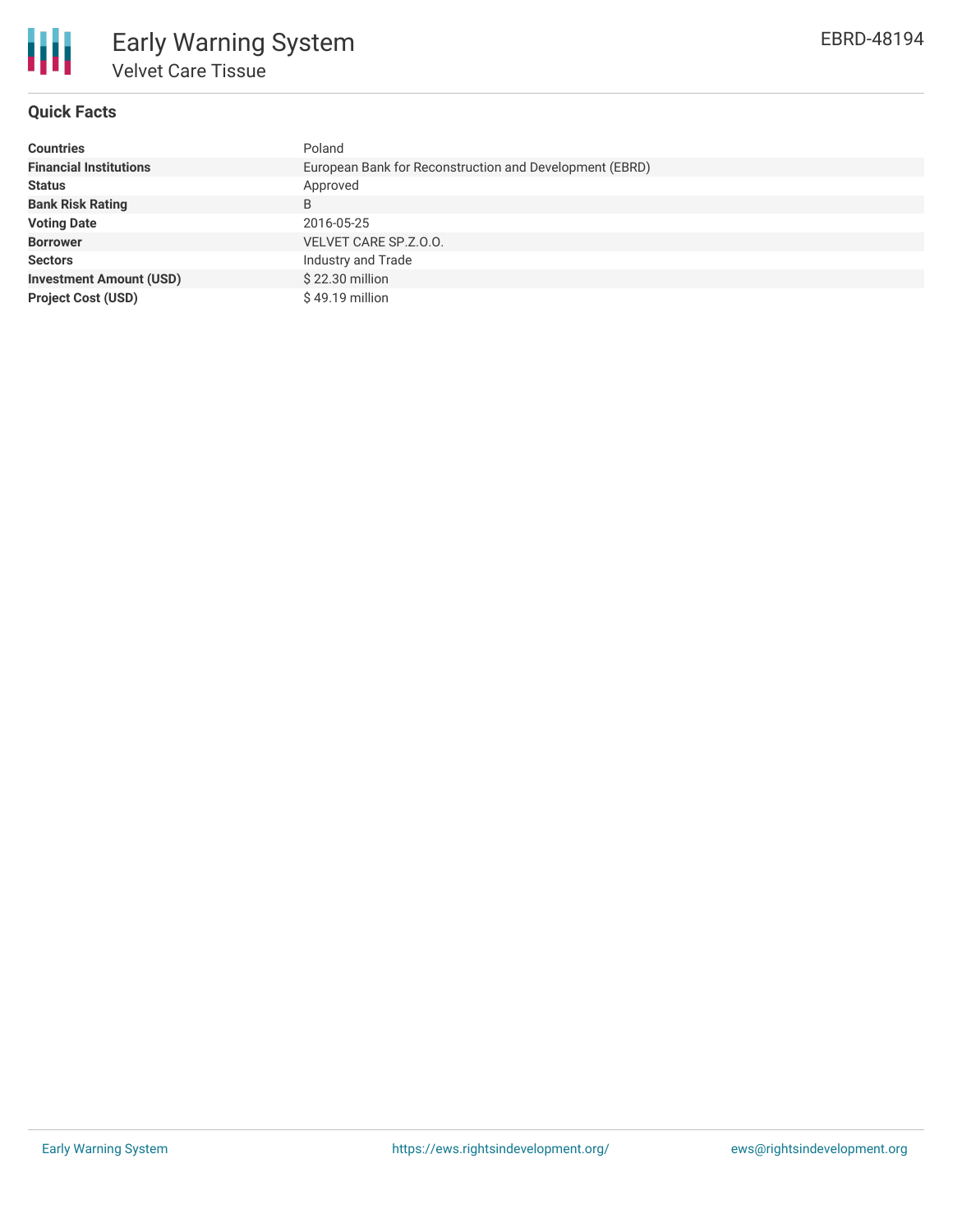

# **Project Description**

The EBRD is providing a long-term loan of up to EUR 20 million to the Polish tissue producer Velvet Care sp. z o.o. (the "Company" or "Velvet Care"). The loan will be used to finance the Company's capital expenditure, including a new tissue paper machine and related infrastructure.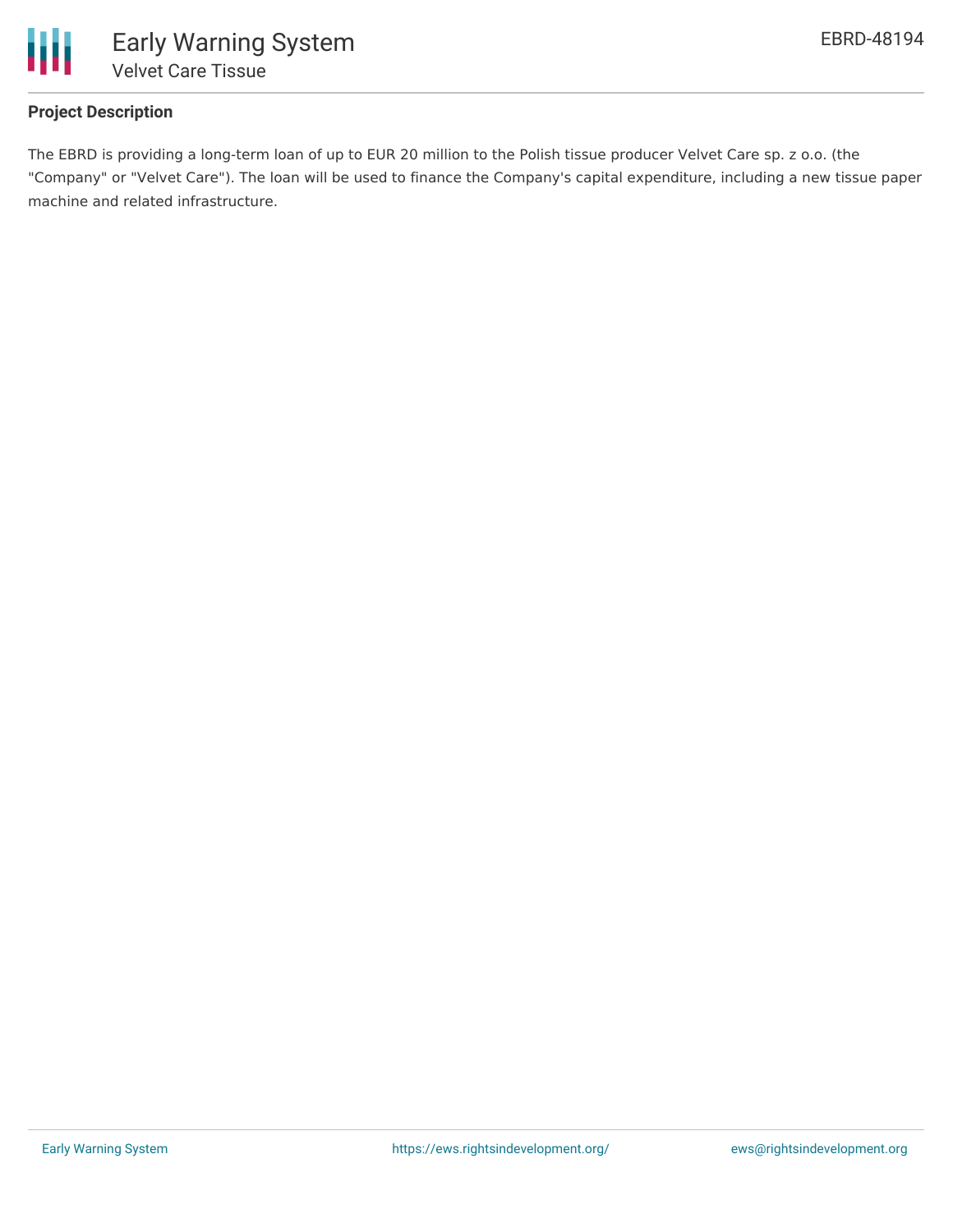

## **Investment Description**

European Bank for Reconstruction and Development (EBRD)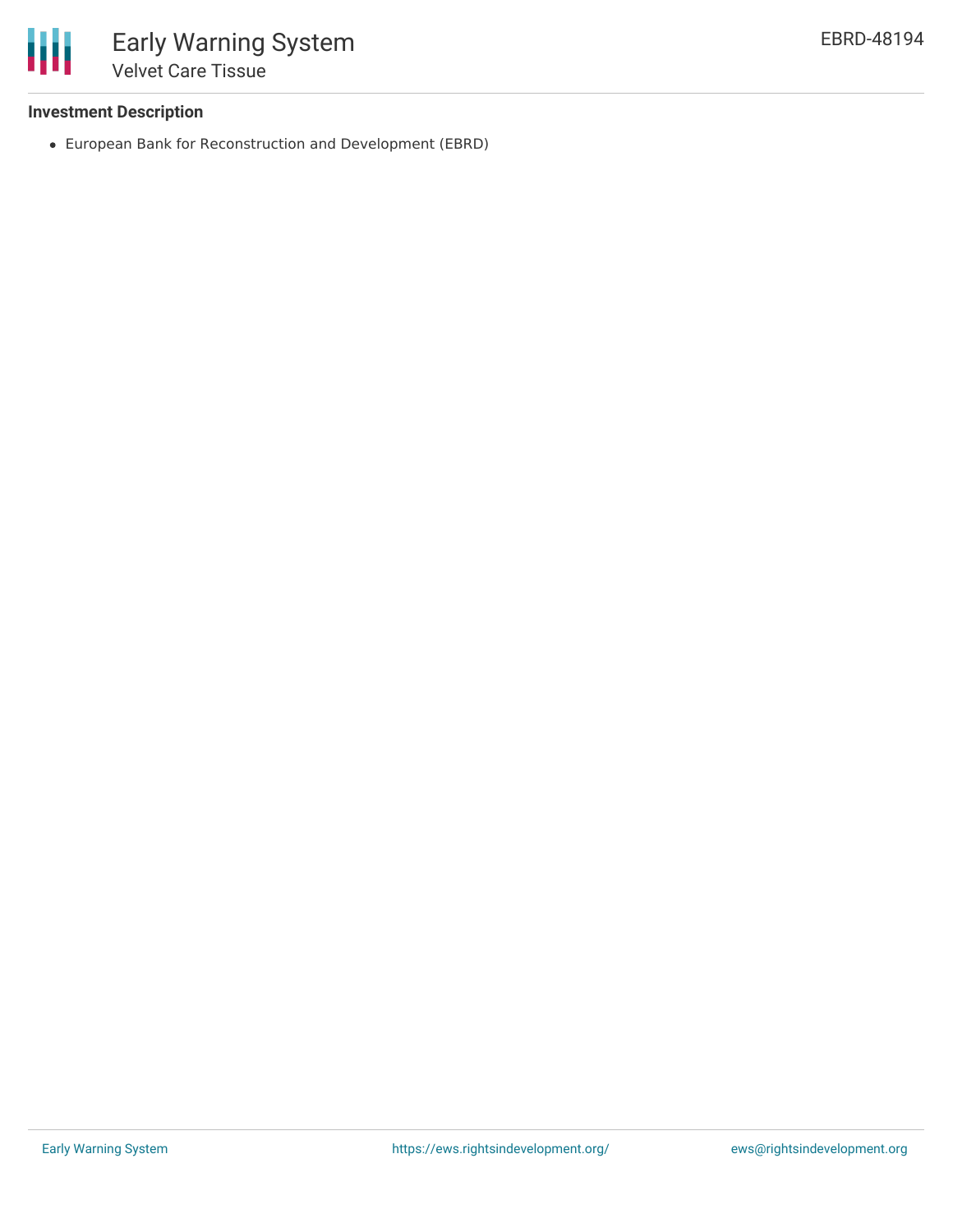

# **Contact Information**

Artur Pielak - President Artur.Pielak@velvetcare.pl +48 22 461 27 10 http://www.velvetcare.pl/ Velvet CARE sp. z o.o. Klucze-Osada 3 32-310 Klucze

#### ACCOUNTABILITY MECHANISM OF EBRD

The Project Complaint Mechanism (PCM) is the independent complaint mechanism and fact-finding body for people who have been or are likely to be adversely affected by an European Bank for Reconstruction and Development (EBRD)-financed project. If you submit a complaint to the PCM, it may assess compliance with EBRD's own policies and procedures to prevent harm to the environment or communities or it may assist you in resolving the problem that led to the complaint through a dialogue with those implementing the project. Additionally, the PCM has the authority to recommend a project be suspended in the event that harm is imminent. You can contact the PCM at pcm@ebrd.com or you can submit a complaint online using an online form, http://www.ebrd.com/eform/pcm/complaint\_form?language=en. You can learn more about the PCM and how to file a complaint at http://www.ebrd.com/work-with-us/project-finance/project-complaint-mechanism.html.